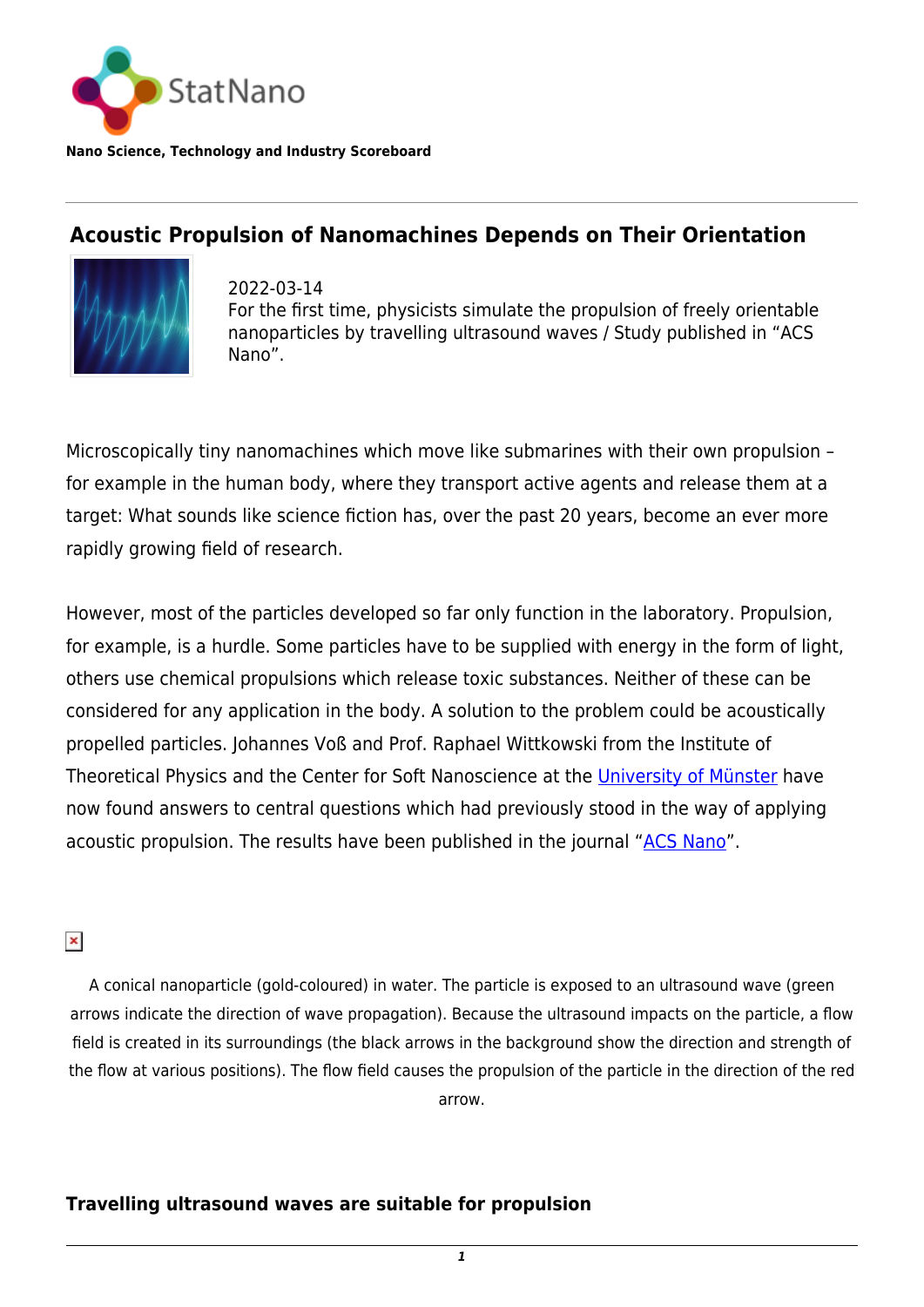Ultrasound is used in acoustically propelled nanomachines as it is quite safe for applications in the body. Lead author Johannes Voß sums up the research carried out so far as follows: "There are many publications describing experiments. However, the particles in these experiments were almost always exposed to a standing ultrasound wave. This does admittedly make the experiments considerably simpler, but at the same time it makes the results less meaningful as regards possible applications – because in that case travelling ultrasound waves would be used." This is due to the fact that standing waves are produced when waves travelling in opposite directions overlap one another.

What researchers also did not previously take into account is that in applications the particles can move in any direction. Thus, they left aside the question of whether propulsion depends on the orientation of the particles. Instead, they only looked at particles aligned perpendicular to the ultrasound wave. Now, for the first time, the team of researchers in Münster studied the effects of orientation using elaborate computer simulations.

They came to the conclusion that the propulsion of the nanoparticles depends on their orientation. At the same time, the acoustic propulsion mechanism in travelling ultrasound waves functions so well for all orientations of the particles – i.e. not only exactly perpendicular to the ultrasound wave – that these particles really can be used for biomedical applications. Another aspect the Münster physicists examined was the propulsion the particles exhibited when they were exposed to ultrasound coming from all directions (i.e. "isotropic ultrasound").

## **A basis for the step towards application**

"Our results showed how the particles will behave in applications and that the propulsion has the right properties for the particles to actually be used in these applications," Johannes Voß concludes. As Raphael Wittkowski adds, "We have revealed important properties of acoustically propelled nanoparticles which had not previously been studied, but which need to be understood to enable the step to be made from basic research to the planned applications involving the particles."

The two Münster researchers examined conical particles, as they can move fast even at a low intensity of ultrasound – i.e. they have efficient propulsion – and also they can easily be produced in large numbers. The particles are almost one micrometre in size – almost a